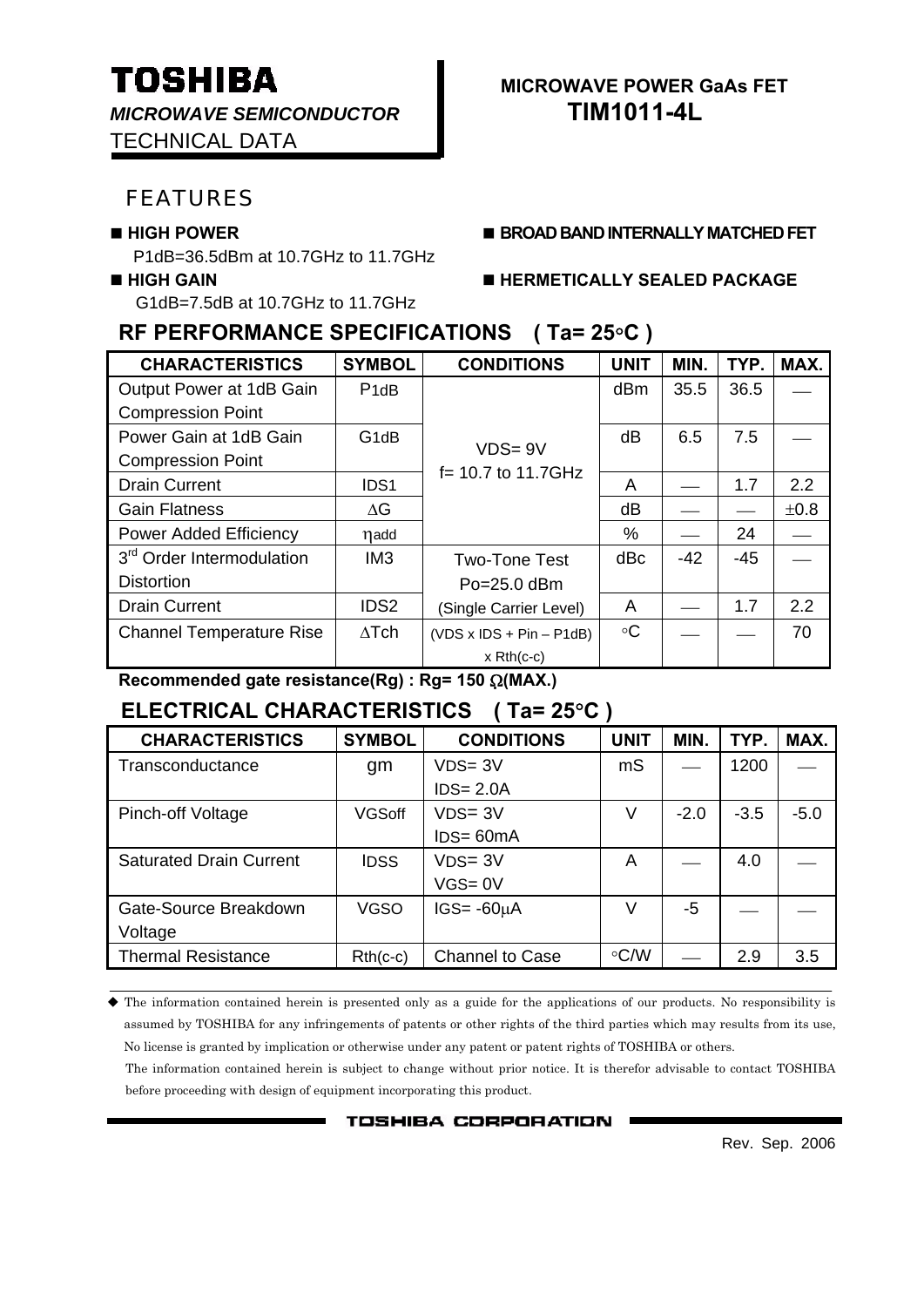# **ABSOLUTE MAXIMUM RATINGS ( Ta= 25**°**C )**

| <b>CHARACTERISTICS</b>                     | <b>SYMBOL</b> | <b>UNIT</b> | <b>RATING</b>   |
|--------------------------------------------|---------------|-------------|-----------------|
| Drain-Source Voltage                       | <b>VDS</b>    |             | 15              |
| Gate-Source Voltage                        | <b>VGS</b>    |             | -5              |
| <b>Drain Current</b>                       | <b>IDS</b>    |             | 5.2             |
| Total Power Dissipation (Tc= 25 $\circ$ C) | Pт            | W           | 42.8            |
| <b>Channel Temperature</b>                 | Tch           | ∘C          | 175             |
| <b>Storage Temperature</b>                 | Tstg          | ∘∩          | $-65$ to $+175$ |
|                                            |               |             |                 |

# **PACKAGE OUTLINE (2-9D1B)**



#### **HANDLING PRECAUTIONS FOR PACKAGE MODEL**

 **Soldering iron should be grounded and the operating time should not exceed 10 seconds at 260**°**C.**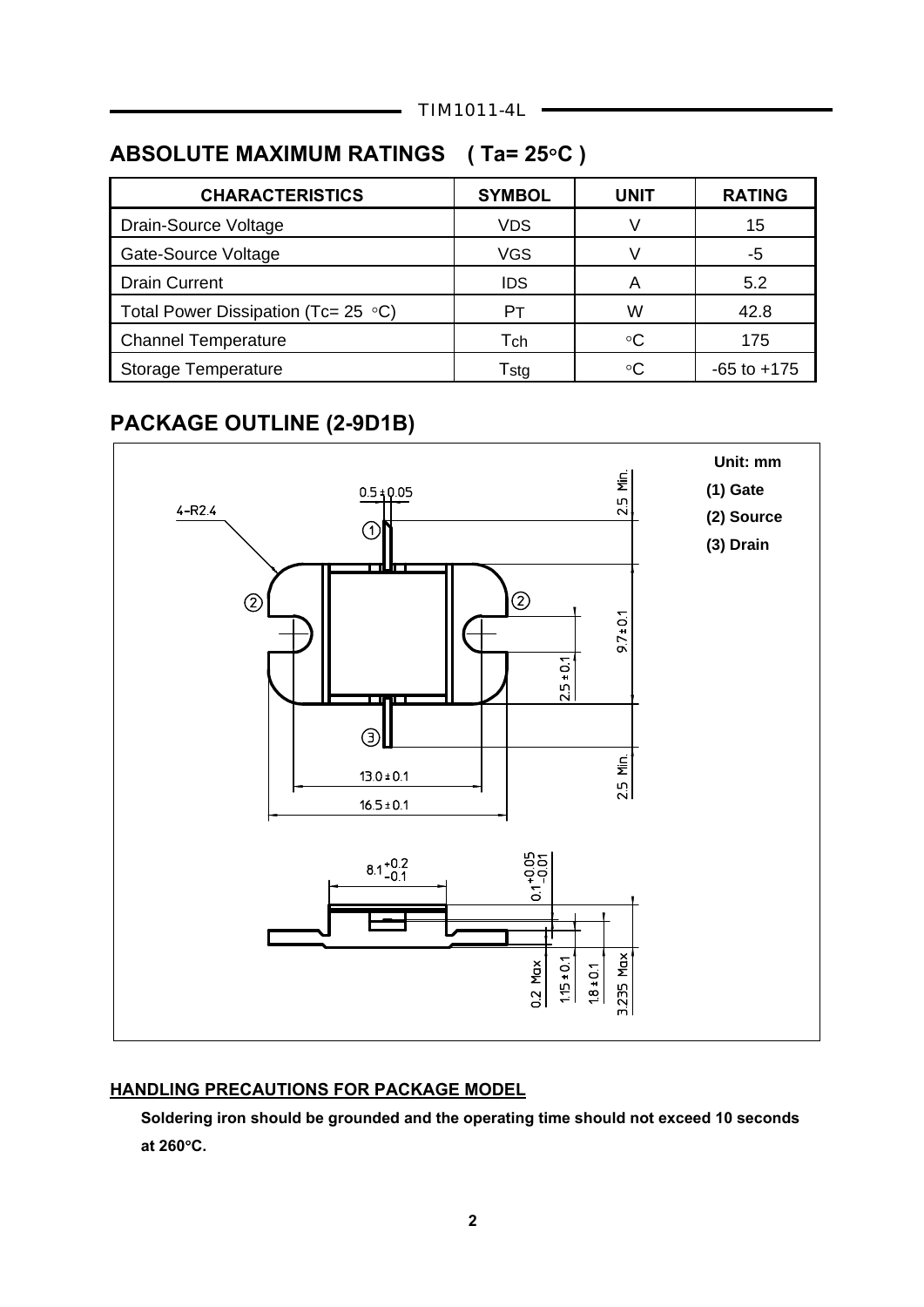

### **RF PERFORMANCE**